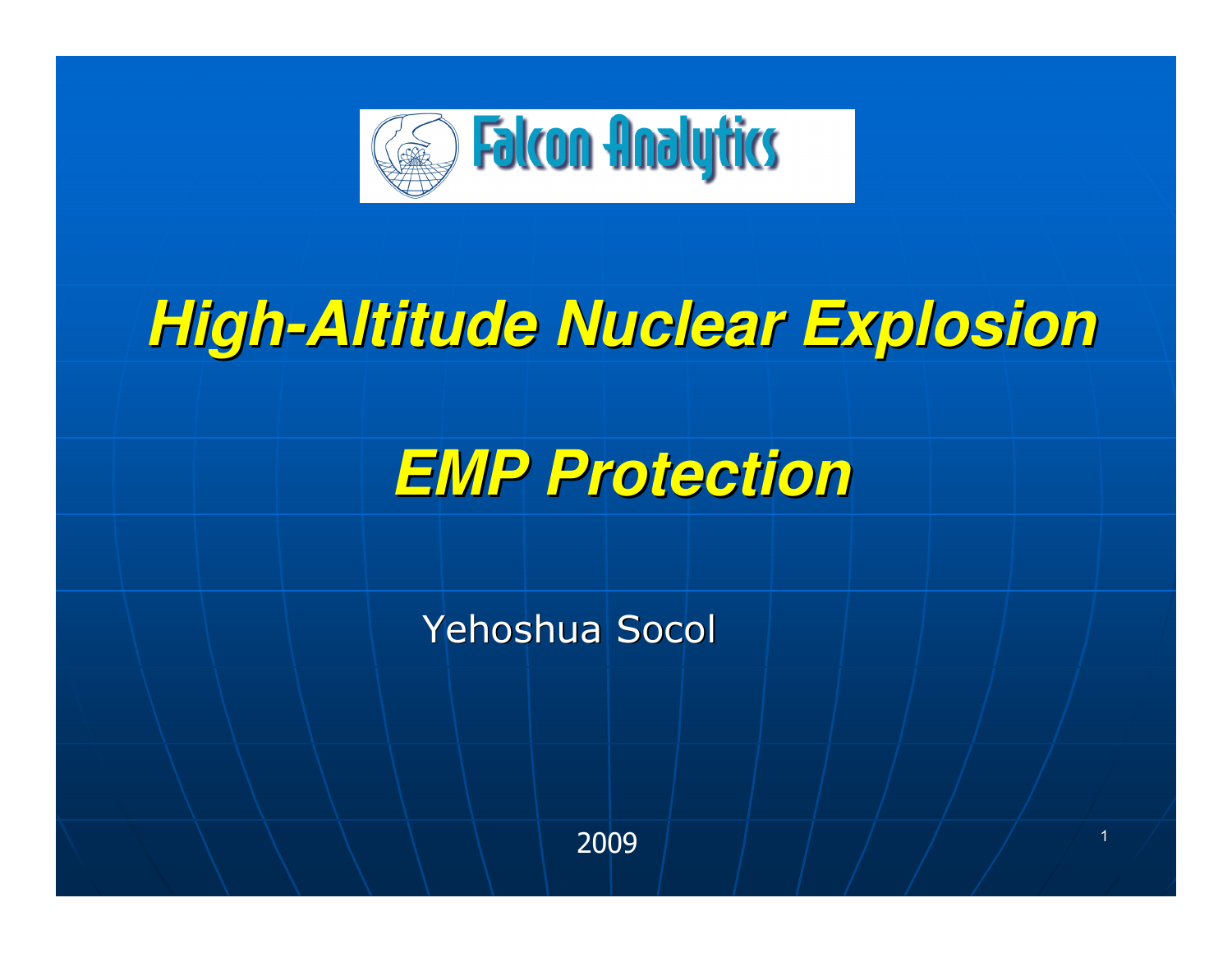### **Contents**

 $\mathbb{R}^2$  Nuclear weapons – basics $\mathbb{R}^2$  Electromagnetic pulse (EMP) and related effects $\mathbb{R}^2$ **EMP Protection**  $\mathbb{R}^2$ **- Conclusions**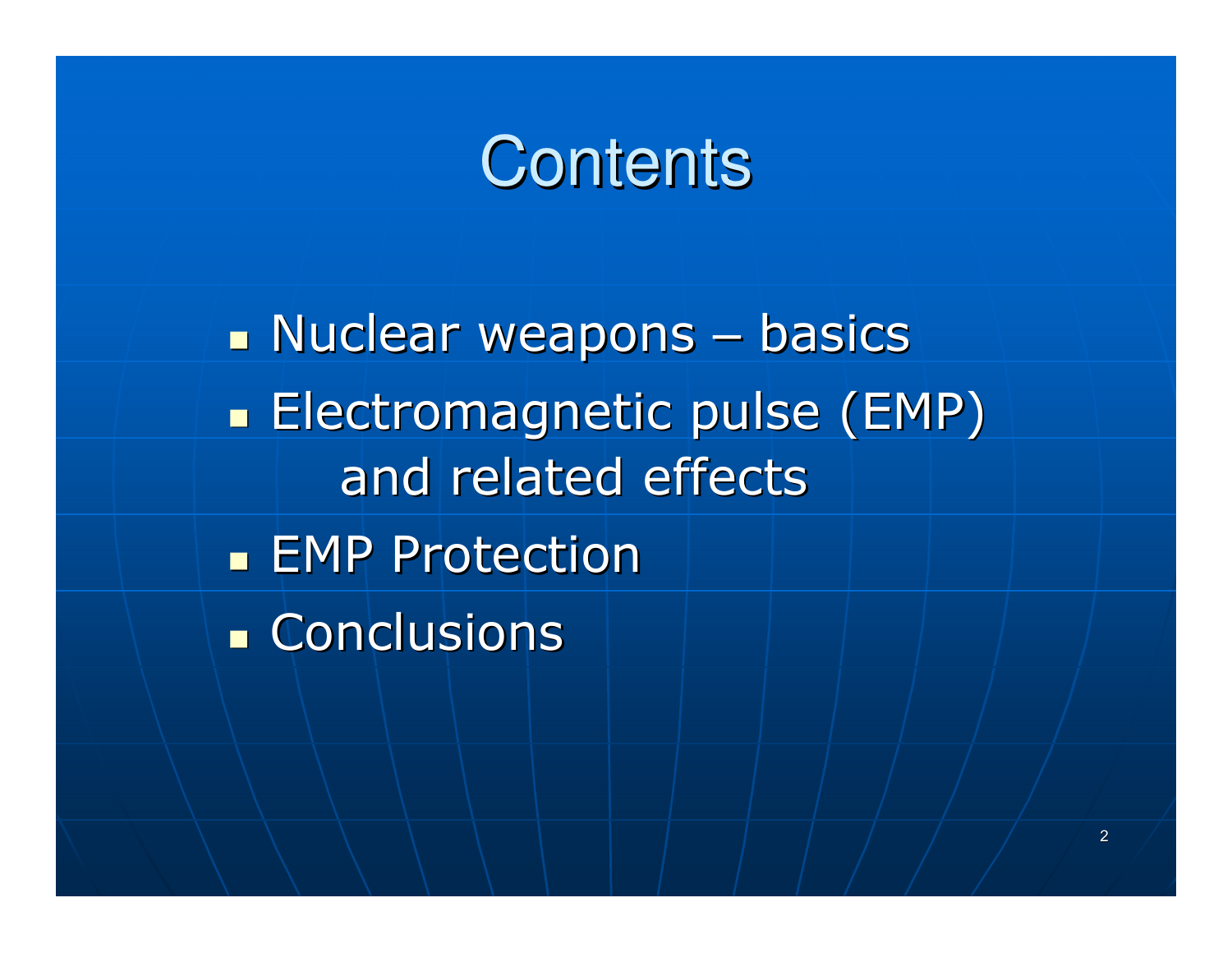#### Nuclear Warheads

"Atomic"1-20 Ktona  $\sim$ 15 Kton HiroshimaTotal destruction  $~\sim$  0.5 km

"Hydrogen"much more complicated; " | 100-1000 Kton Total destruction  $\sim$ 3-5 km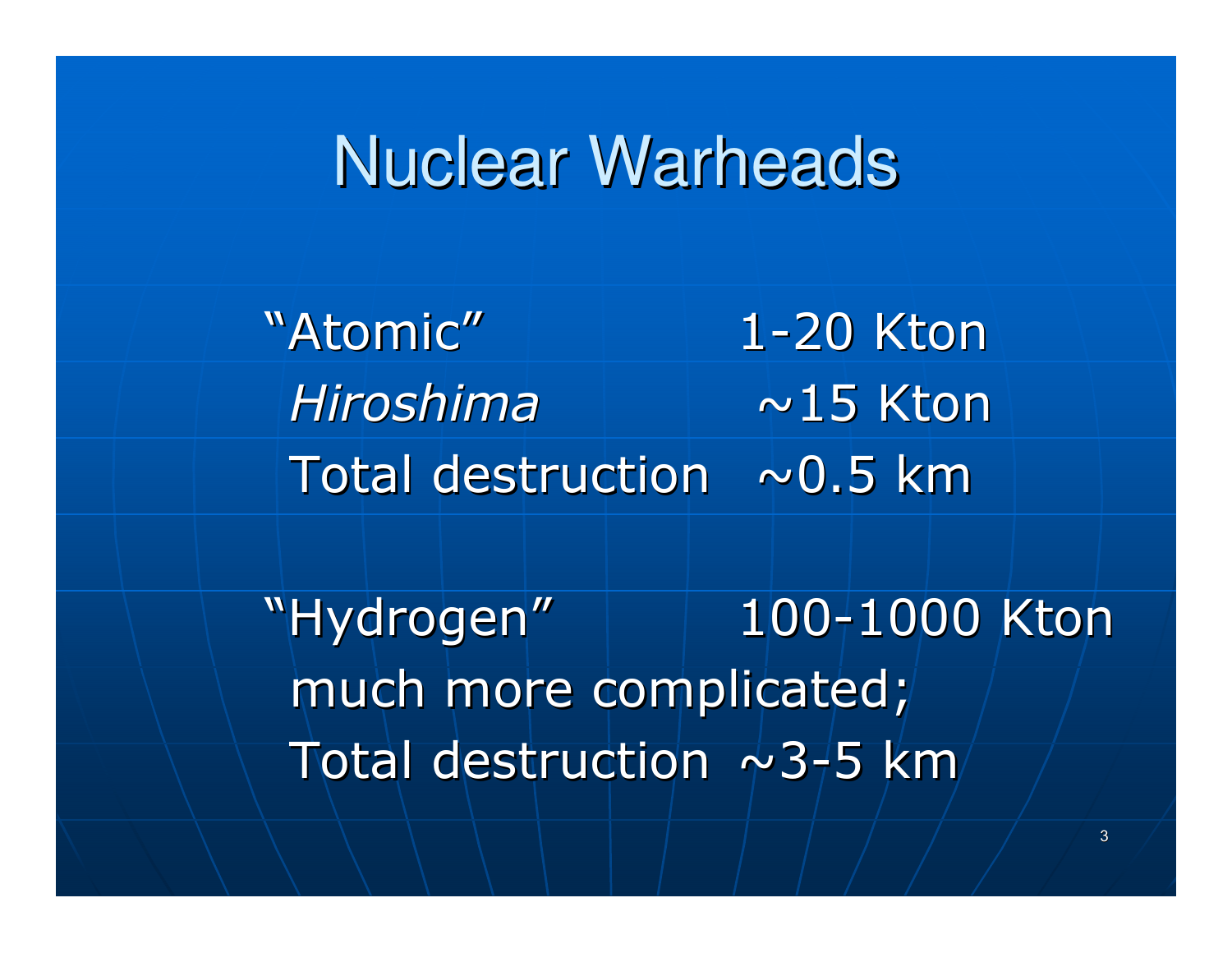# Nuclear Proliferation

| <b>USA</b>    | 1945 | India<br>1974                      |
|---------------|------|------------------------------------|
| <b>Russia</b> | 1949 | <b>Pakistan</b><br>1998            |
| UK            | 1952 | North Korea 2006                   |
| <b>France</b> | 1960 |                                    |
| China         | 1964 | (South Africa)1982                 |
|               |      | $\mathbf{u}=\mathbf{u}+\mathbf{u}$ |
|               |      |                                    |
|               |      |                                    |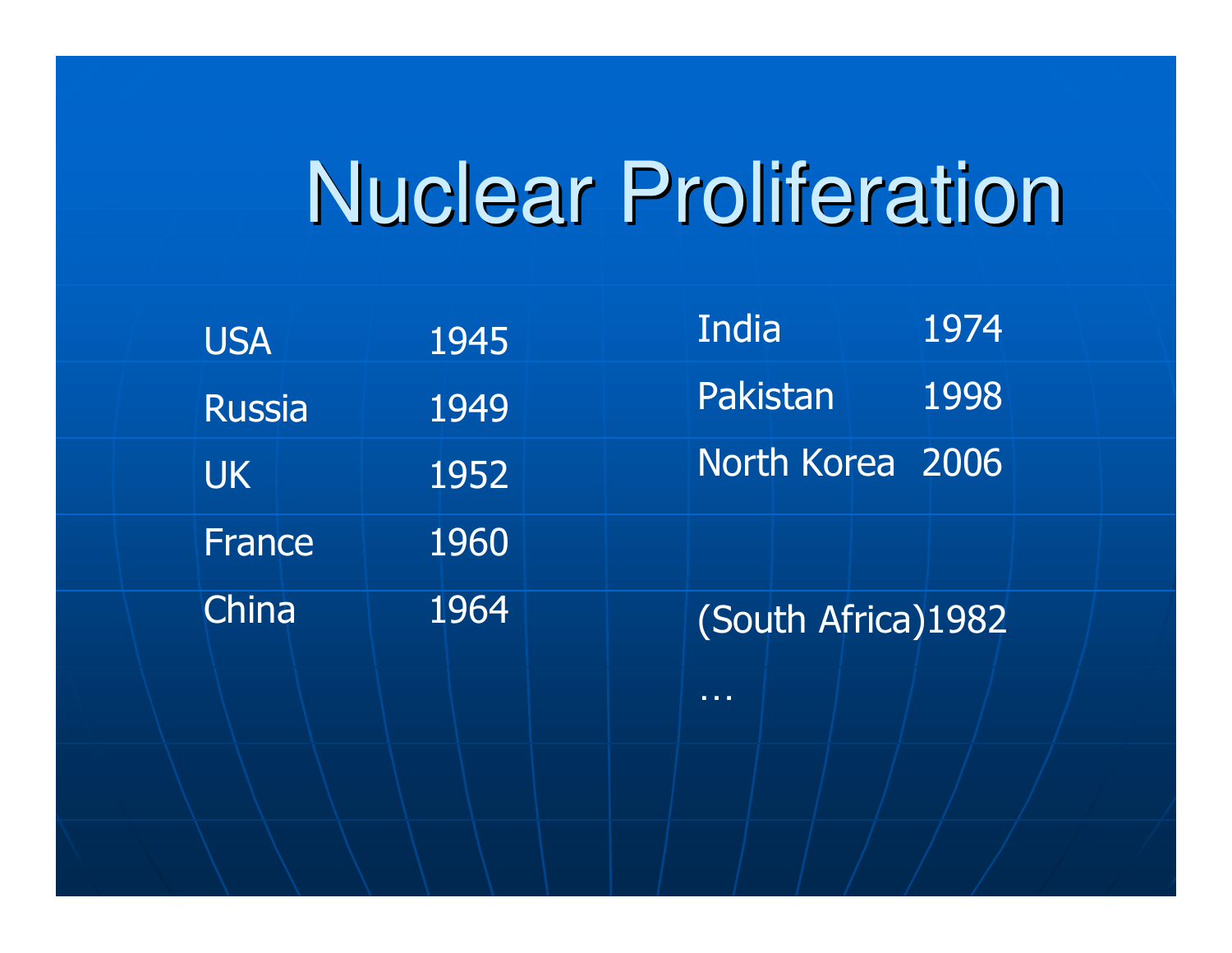# Nuclear Proliferation

"They'll build, buy, borrow, burgle it –anyhow, they'll have it"

> Prof. Martin Van Creveldauthor of "The Transformation of War " and "The Rise and Decline of the State""Nota bene" No. 7, 24.02.2005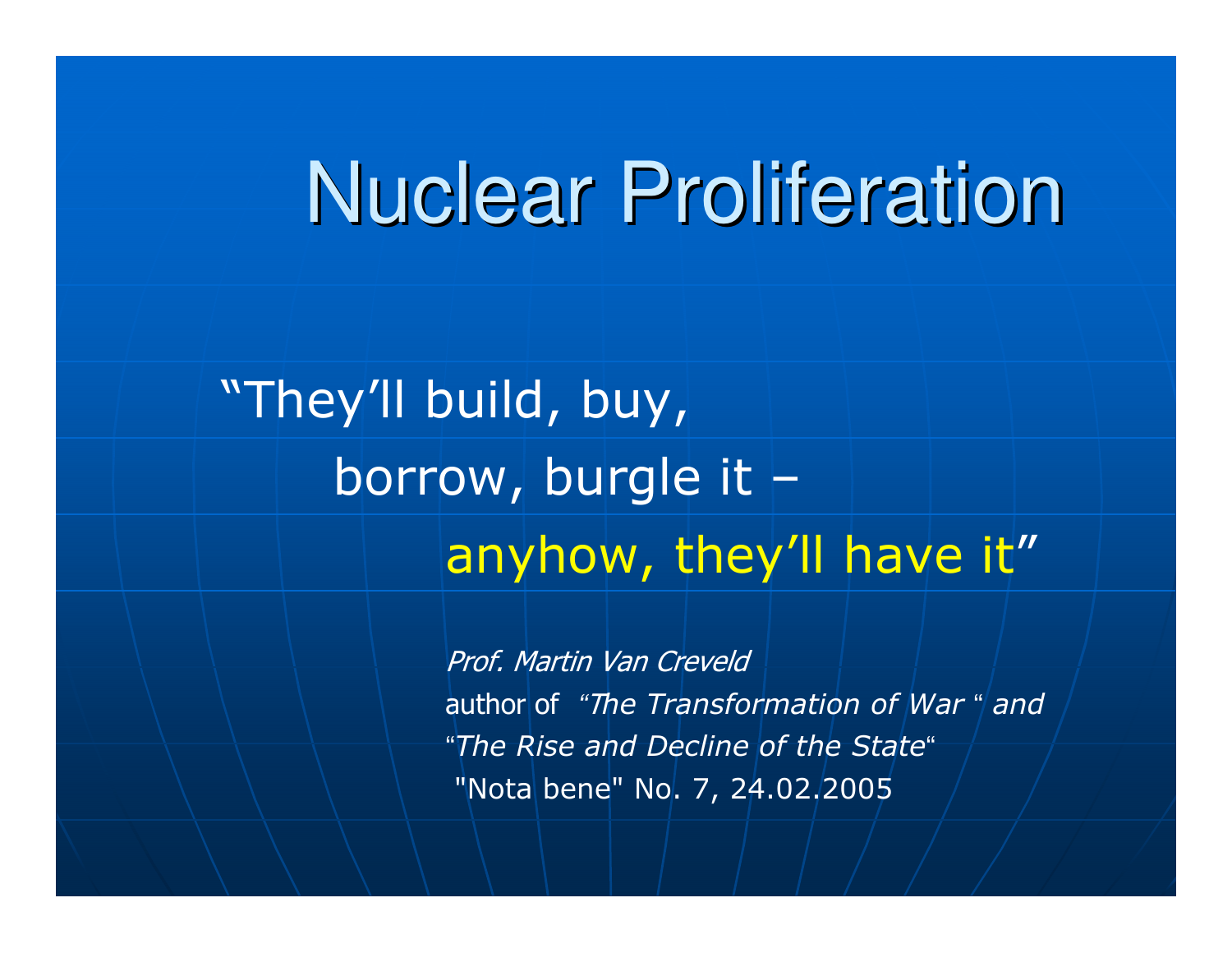#### **Contents**

 $\mathbb{R}^2$  Nuclear weapons – basics $\mathbb{R}^2$ **Electromagnetic pulse** (EMP) and related effects $\mathbb{R}^2$ **EMP Protection**  $\mathbb{R}^2$ **- Conclusions**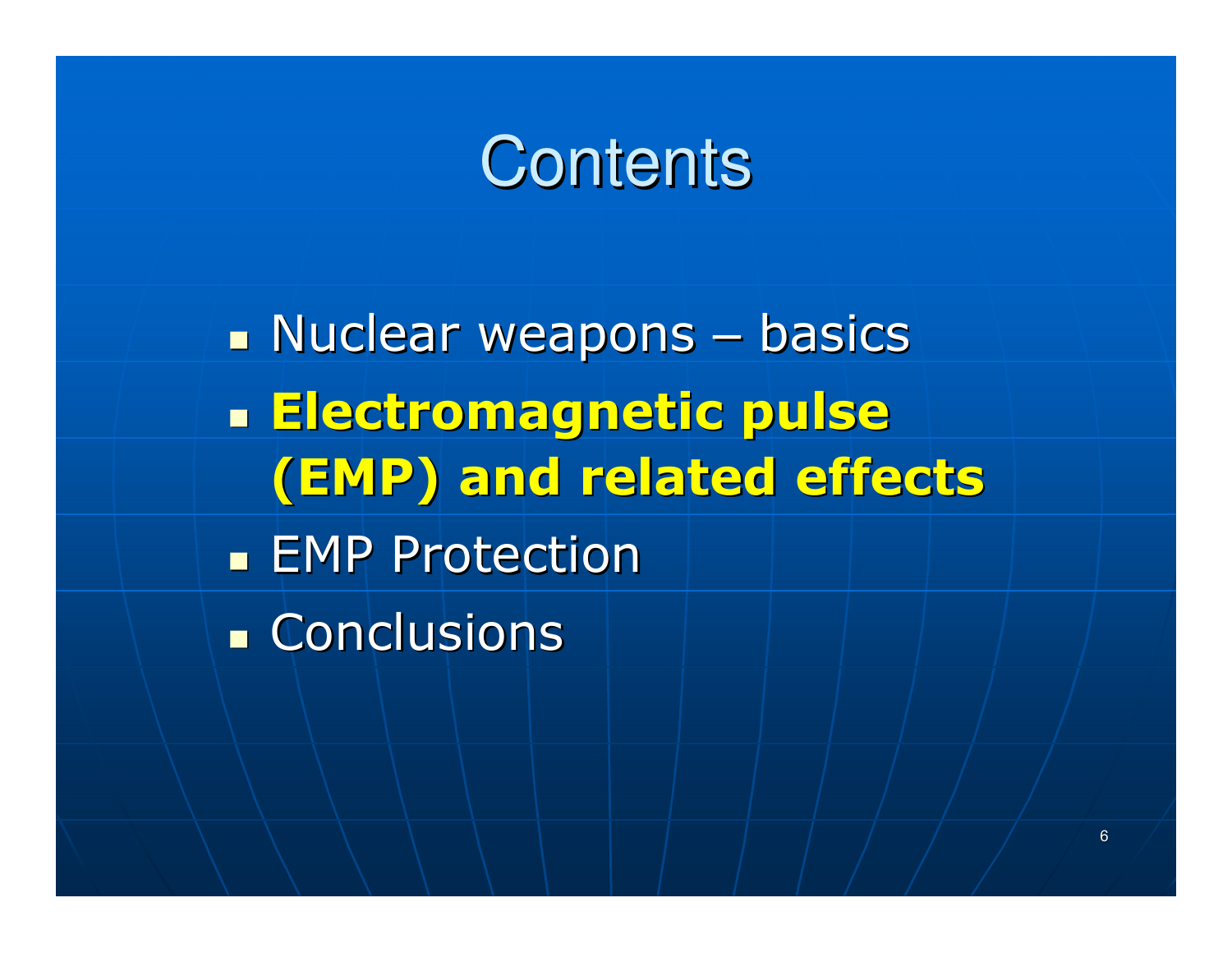# HEMP – High-altitude EMP

#### Nuclear explosion effects

- $\blacksquare$ Shock wave
- $\blacksquare$  Light emission  $\blacksquare$
- **Renetrating radiation**  $\blacksquare$
- $\blacksquare$  Radioactive contamination (Fallout)  $\blacksquare$

#### $\Box$ EMP – Electro-Magnetic Pulse



Scenario • simultaneously over the entire continental US • no immediate casualtiesElectronic systems'shutdownElectric grid destruction

Pilot strike ?!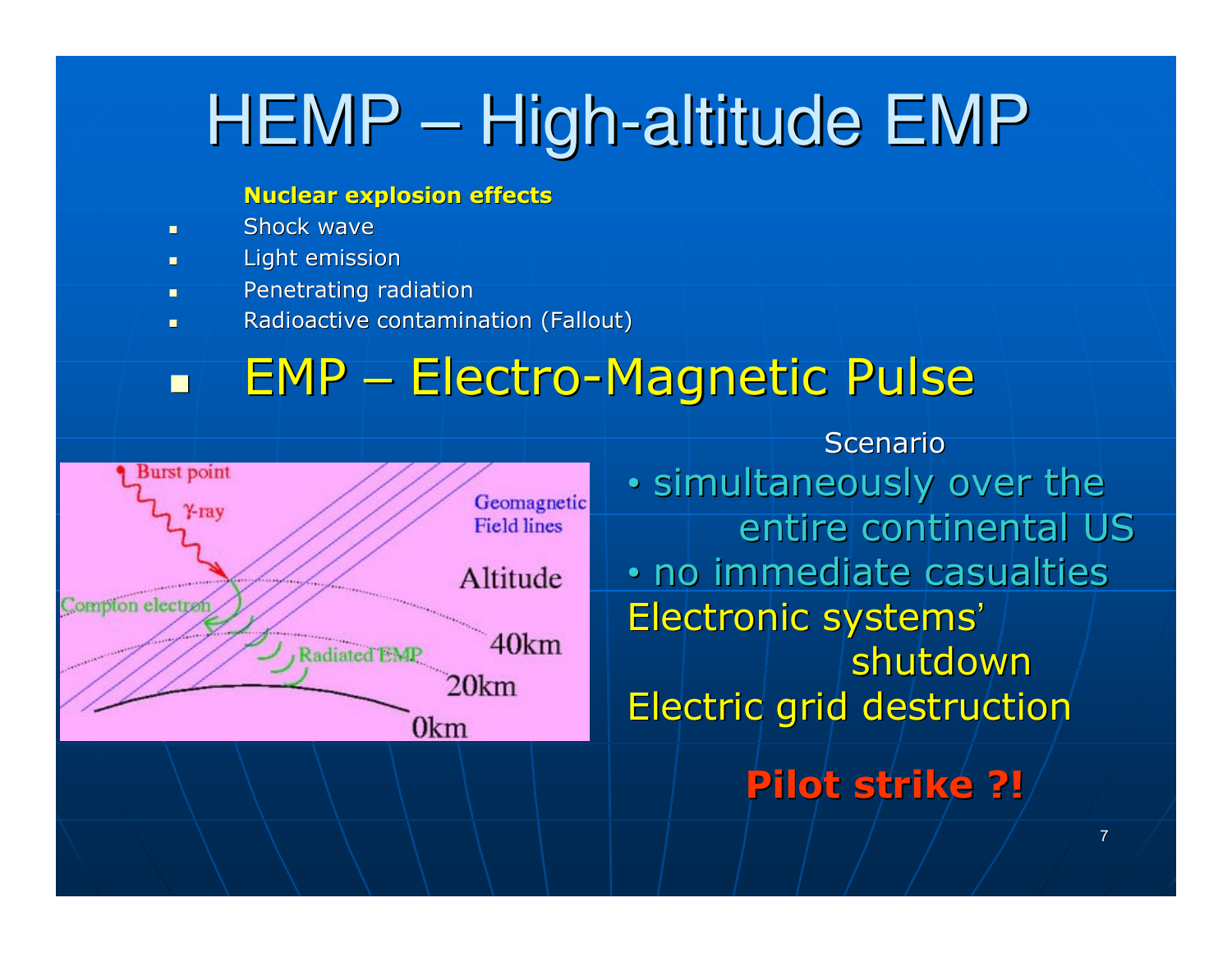

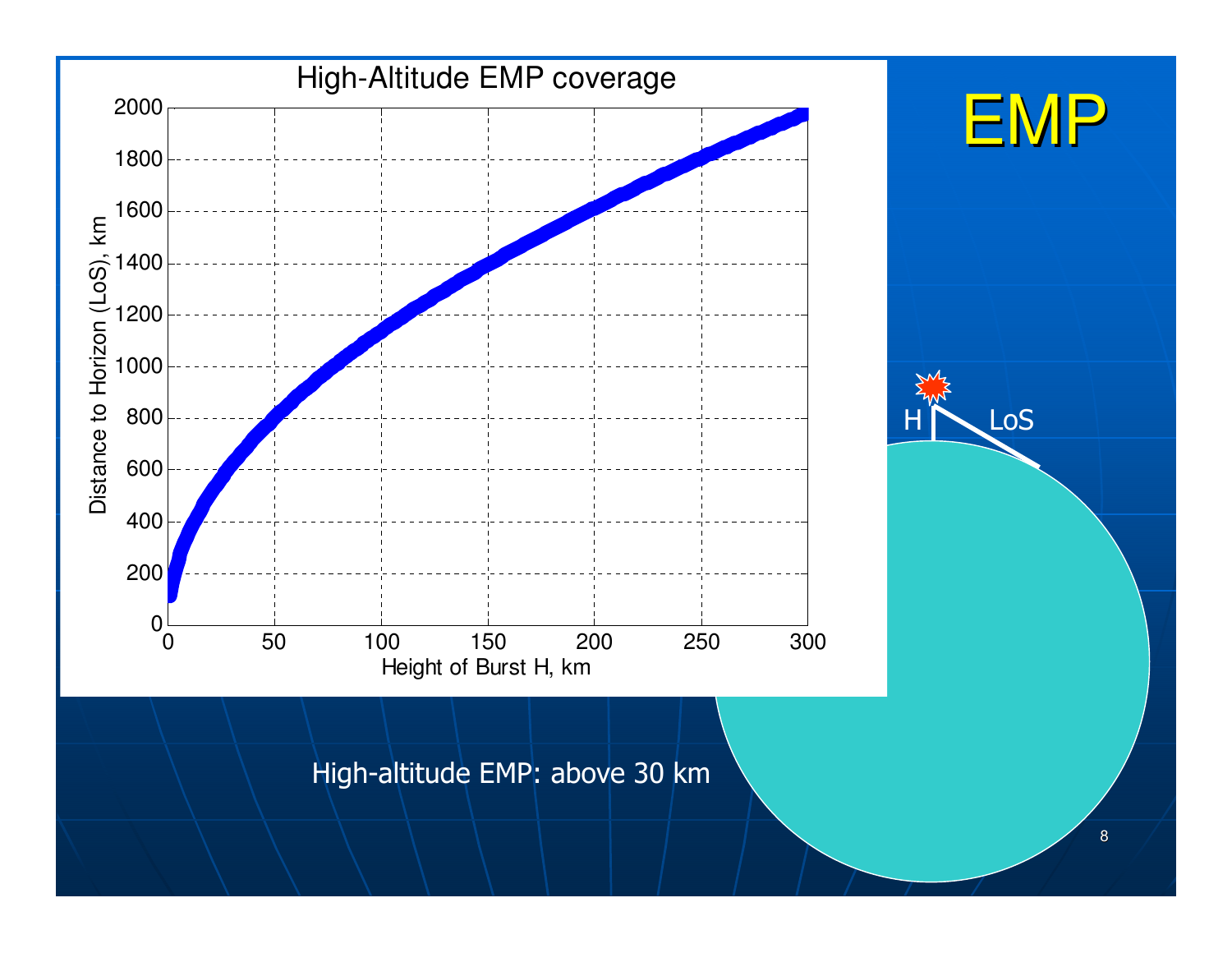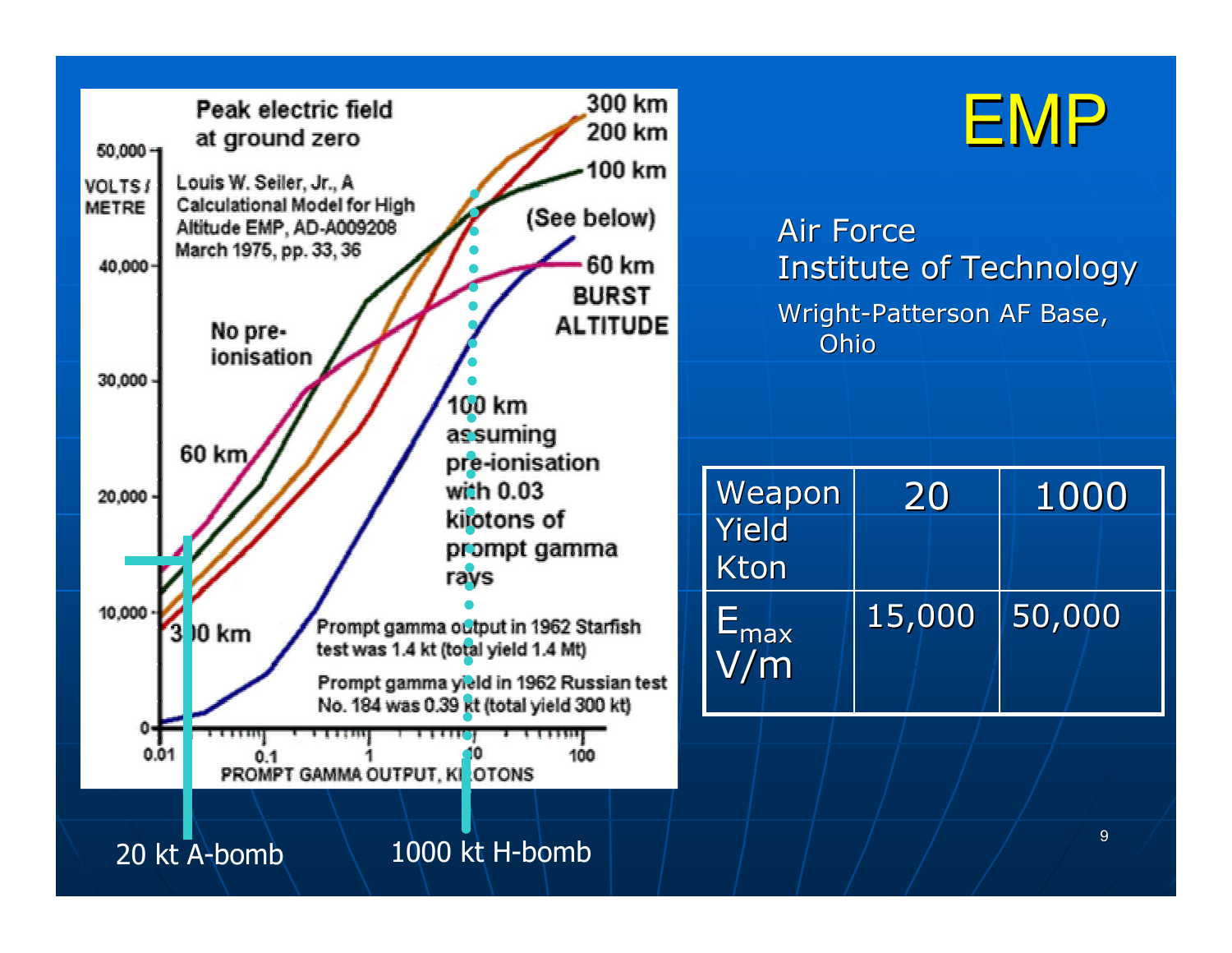# EMP wave

| E<br>V/m | Н<br>A/m | Н<br>Oersted/<br><b>Gauss</b> | Energy<br>flux S<br>W/cm <sup>2</sup> |
|----------|----------|-------------------------------|---------------------------------------|
| 15,000   | 40       | 0.5                           | 60                                    |
| 50,000   | 135      | 1.6                           | 650                                   |
|          |          |                               | 10                                    |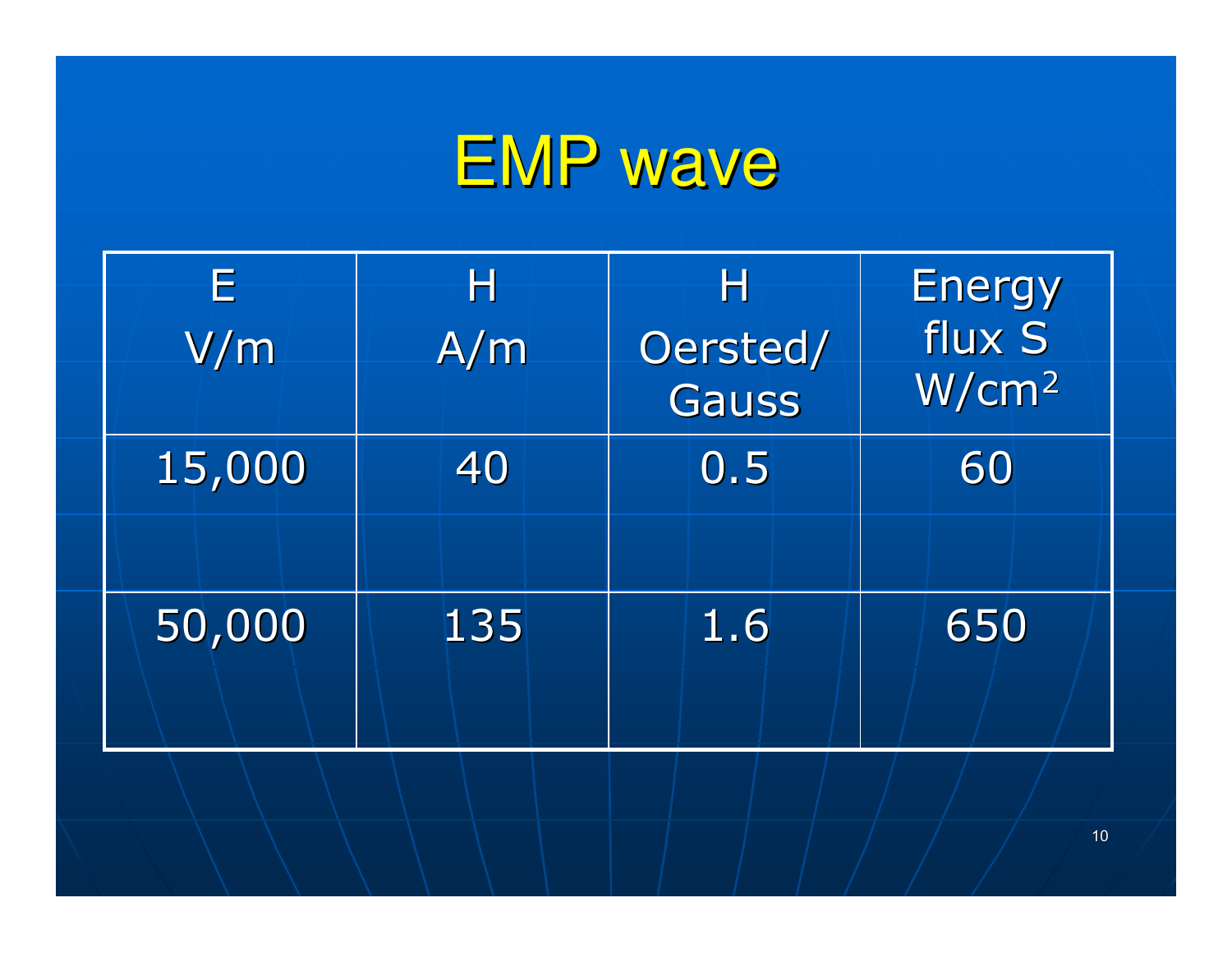# EMP wavefront

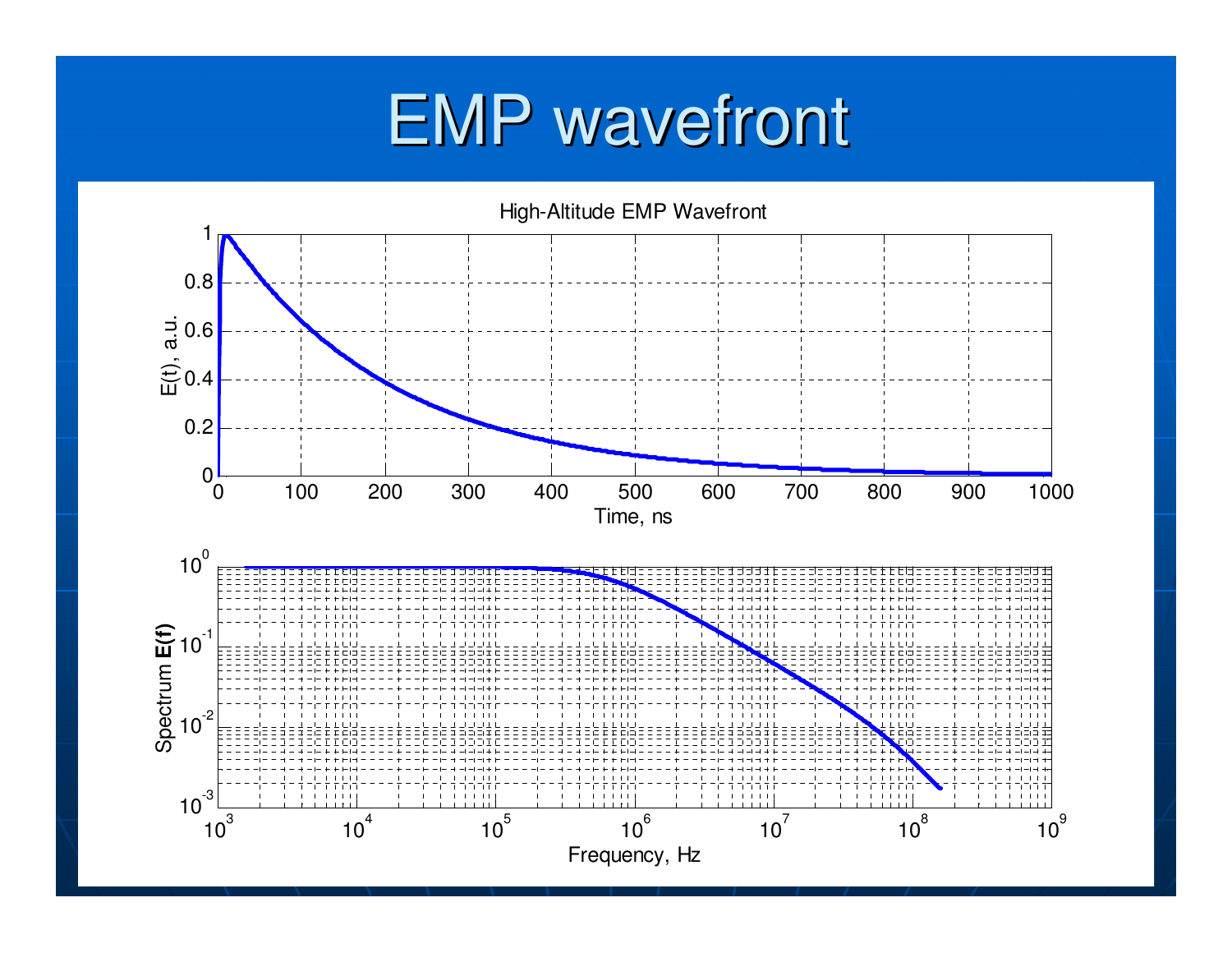# EMP vs. Lightning

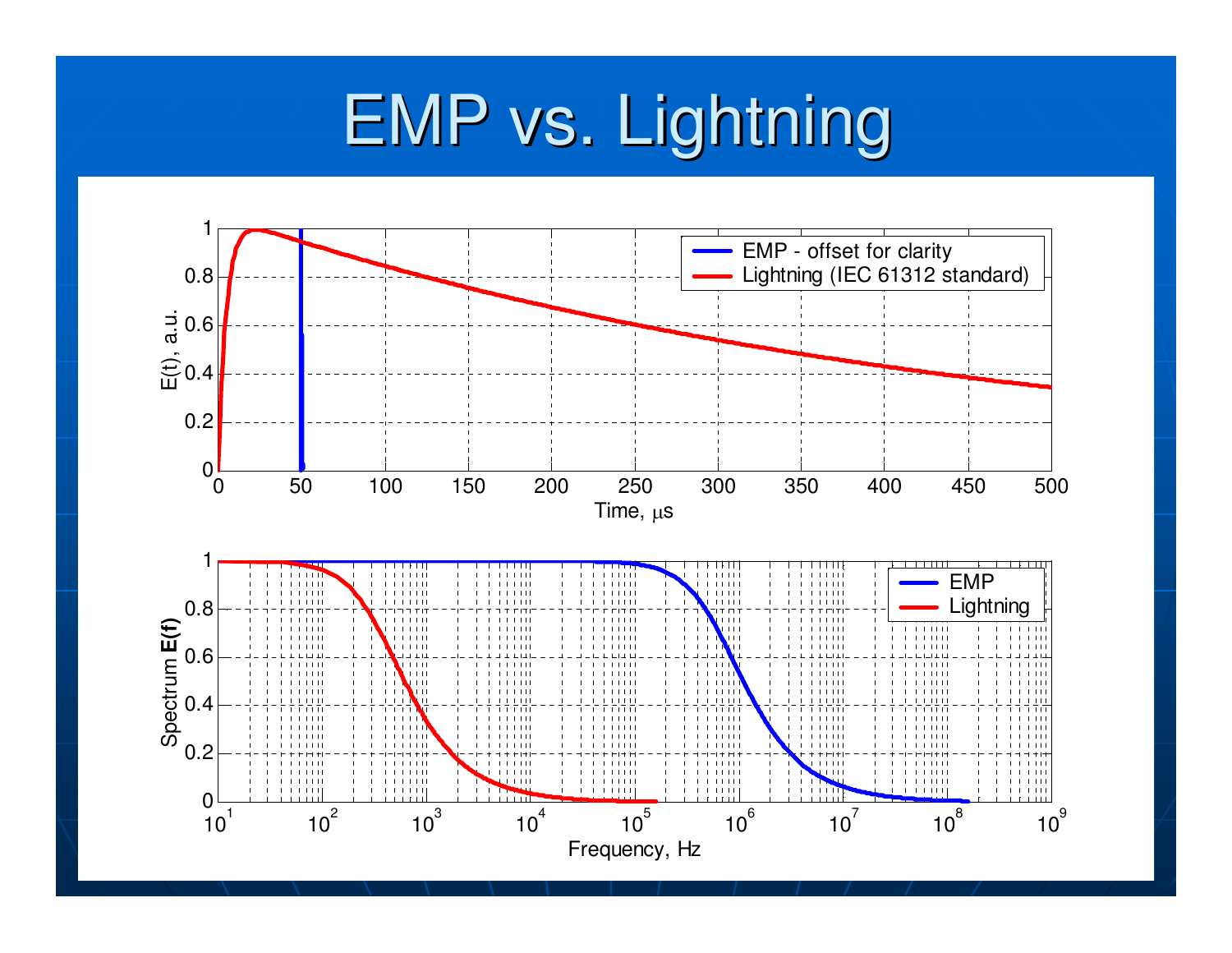#### Radio & Radar Effects

"The Effects of Nuclear Weapons", US DoD, 1962

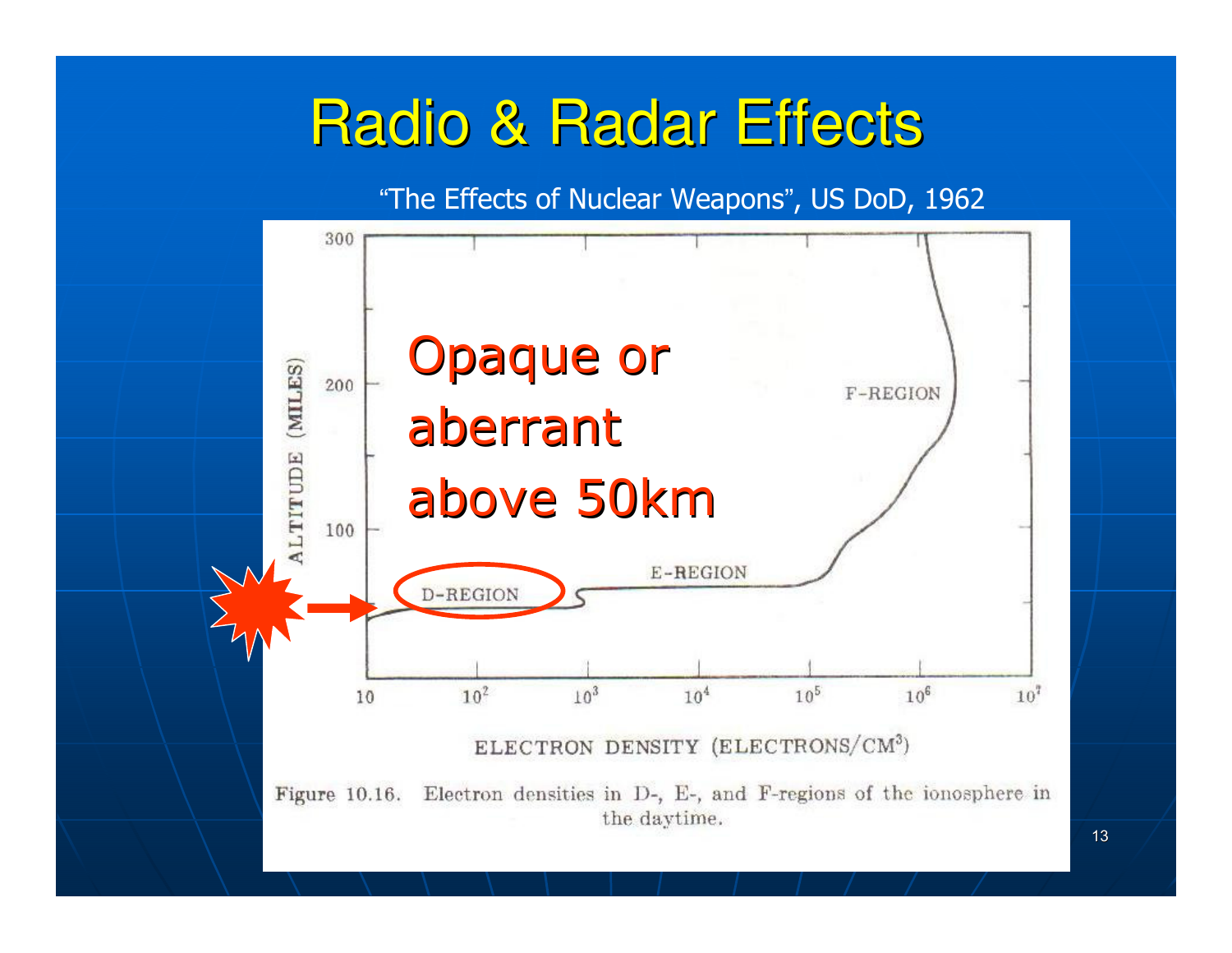### Effects on Satellites

1. Direct  $\gamma$ -radiation => System-Generated EMP

2. Weapon debris  $\Rightarrow$  artificial "trapped electron" (Van Allen) radiation belt



#### Satellite lifetime:

10 years  $=$  > 2 months

Dr. George W. Ullrich, 1997Deputy Director, Defense Special Weapons Agency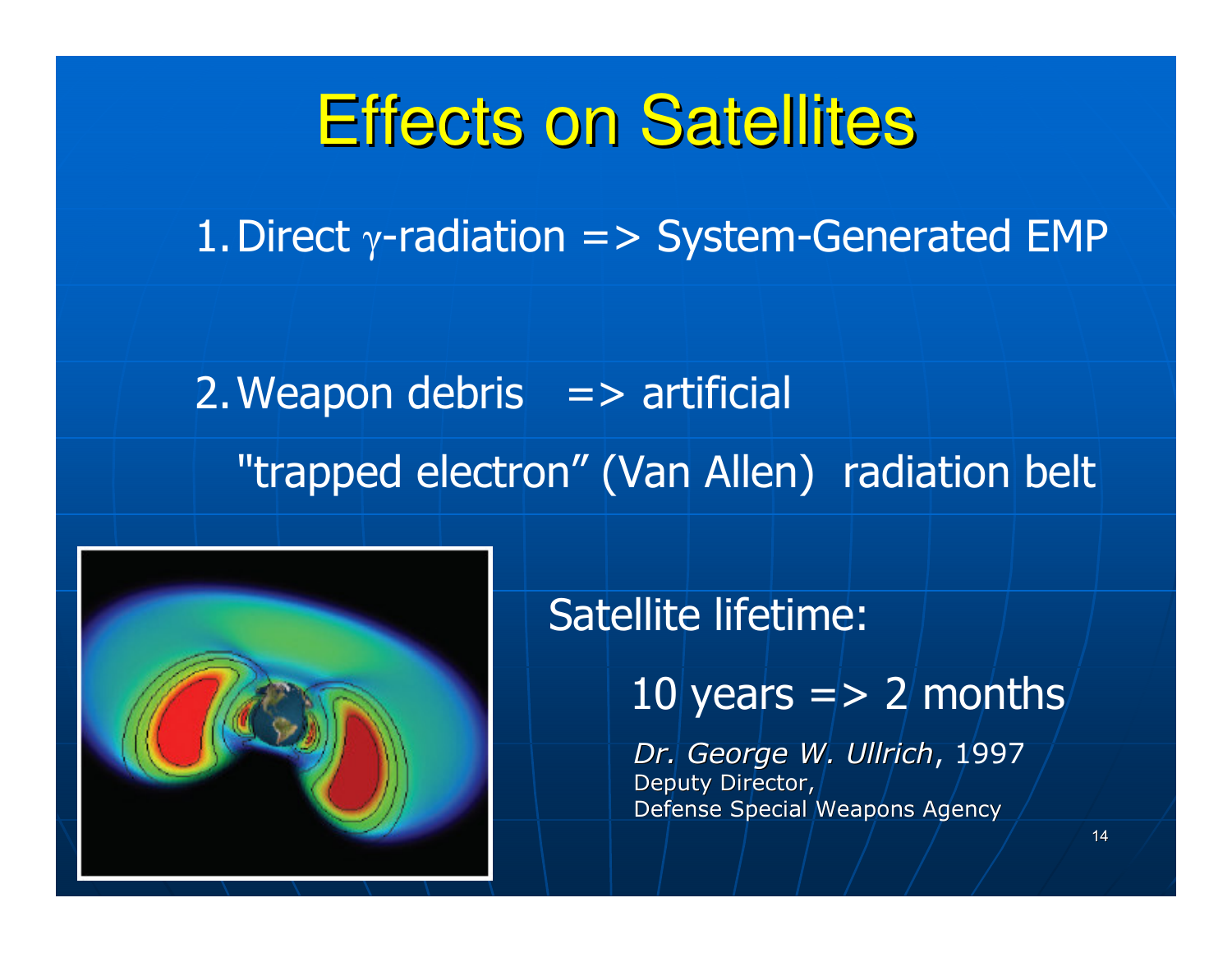## EMP catastrophe?

 "……. Few, if any people would die right away. But the loss of power would have a cascading effect on all aspects of U.S. society. Communication would be largely impossible. Lack of refrigeration would leave food rotting in warehouses, exacerbated by a lack oftransportation as those vehicles still working simply ran out of gas (which is pumped with electricity). The inability to sanitize and distribute water would quickly threaten public health, not to mention the safety of anyone in the path of the inevitable fires, which would rage unchecked. And as we have seen in areas of natural and other disasters, such circumstances often result in a fairly rapid breakdown of social order."

#### Senator Jon Kyl, Chairman;

 US Senate Subcommittee on Terrorism, Technology & Homeland Security. *Washington Post* April 15 **2009** 

" …... whatever the target system, no indispensable industry was<br>permanently nut out of commission by a single attack Persistent. permanently put out of commission by a single attack. Persistent re-attack was necessary."

 US Strategic Bombing Survey (European war) *Washington DC* $\backslash$  September 15 1945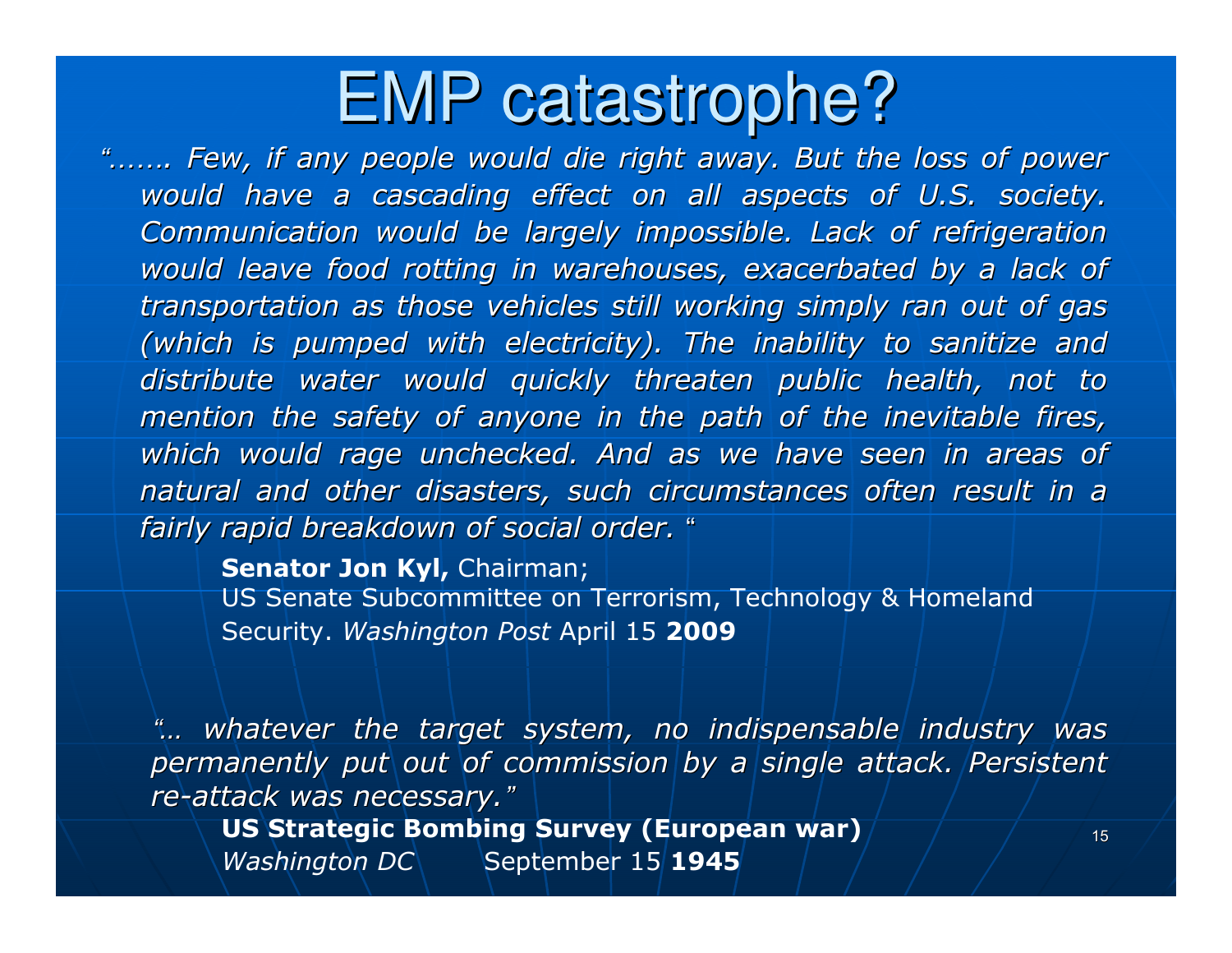### **Contents**

 $\mathbb{R}^2$  Nuclear weapons – basics $\mathbb{R}^2$  Electromagnetic pulse (EMP) and related effects $\mathbb{R}^2$ **EMP Protection**  $\mathbb{R}^2$ **- Conclusions**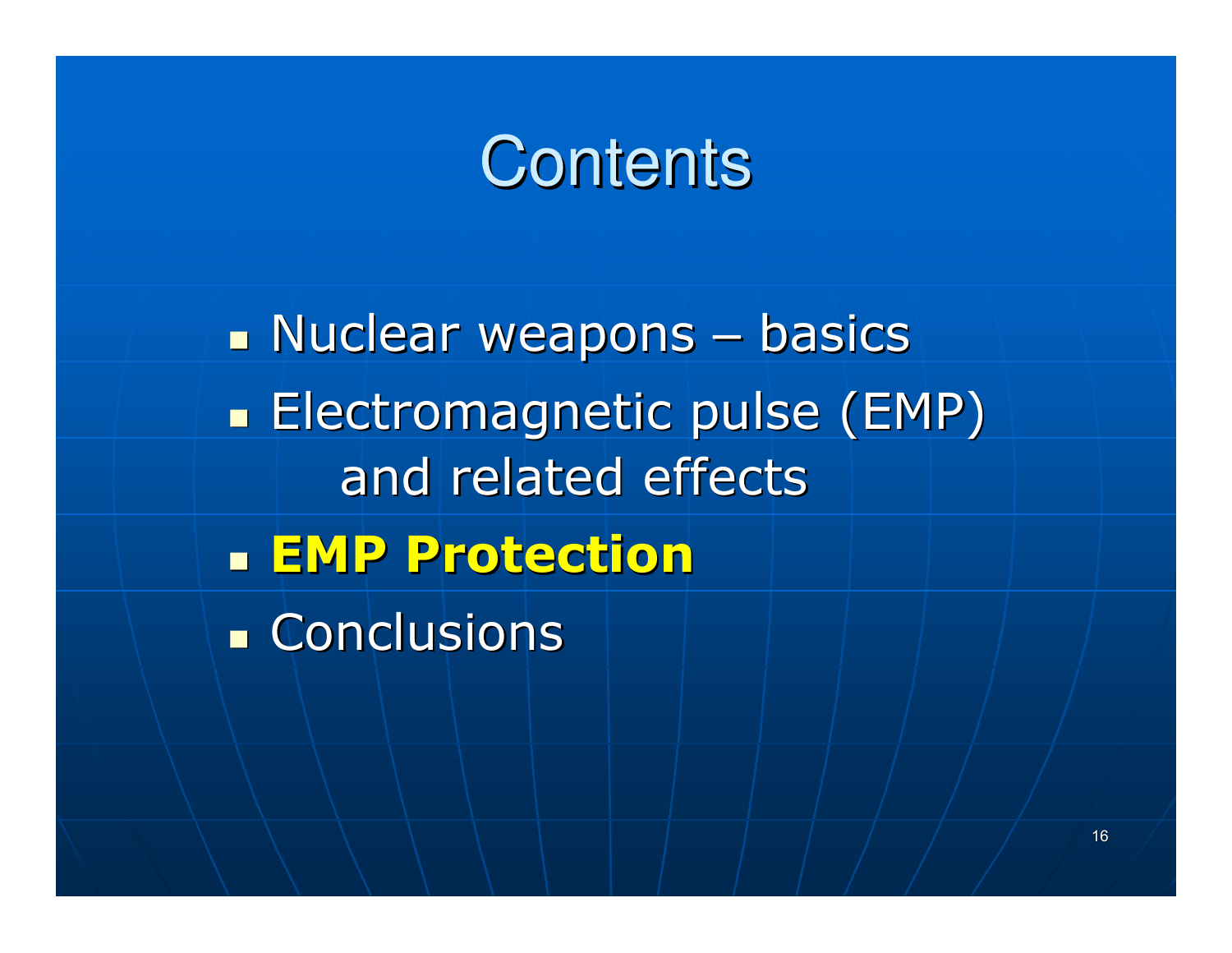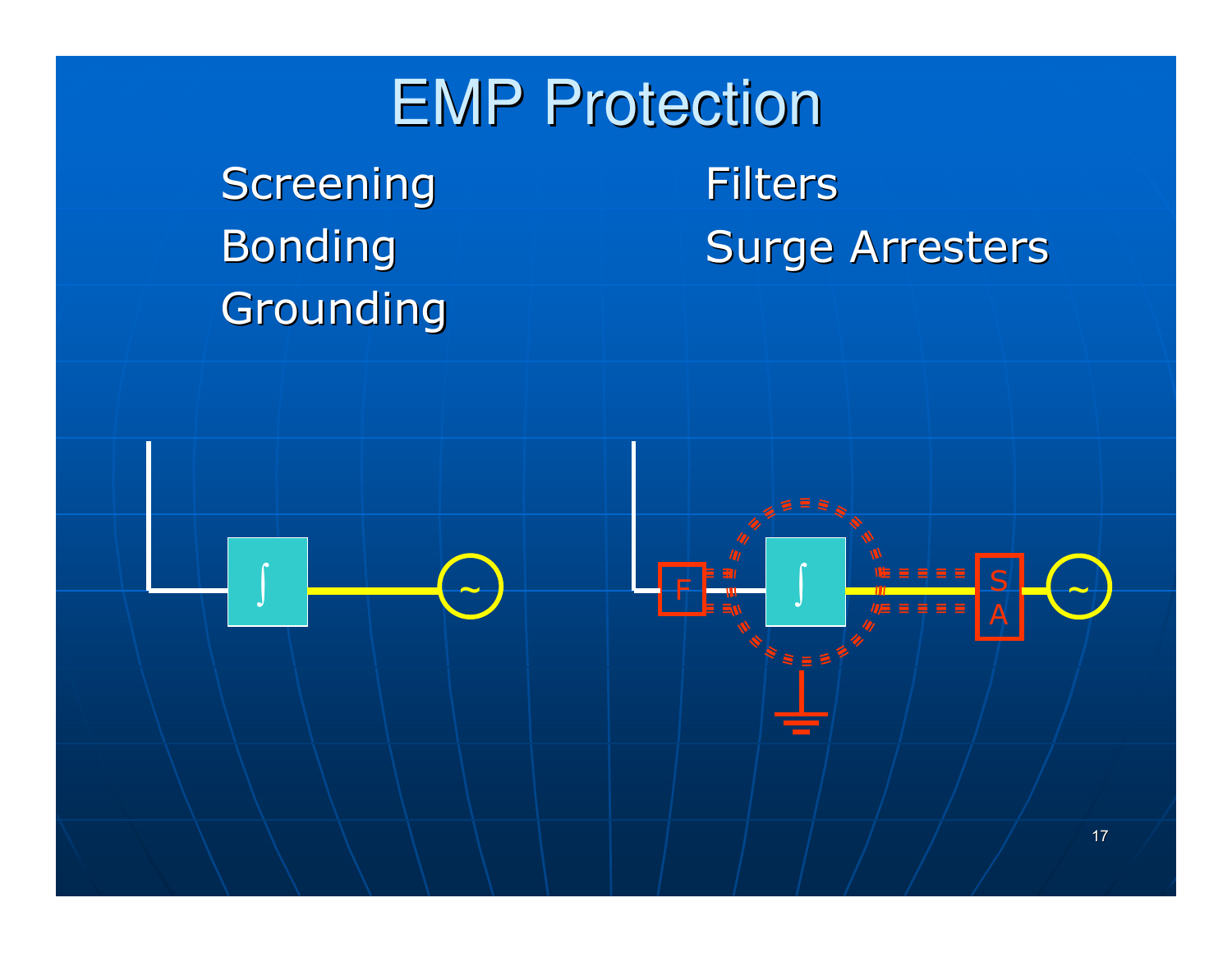## Keep It Simple !EMP Protection

"We have produced designs so complicated that we cannot possibly anticipate all the possible interactions of the inevitable failures; we add safety devices that are deceived or avoided or defeated by hidden paths in the systems." Charles Perrow, Normal Accidents

> Cited by the US Congress EMP Commission Report, 2008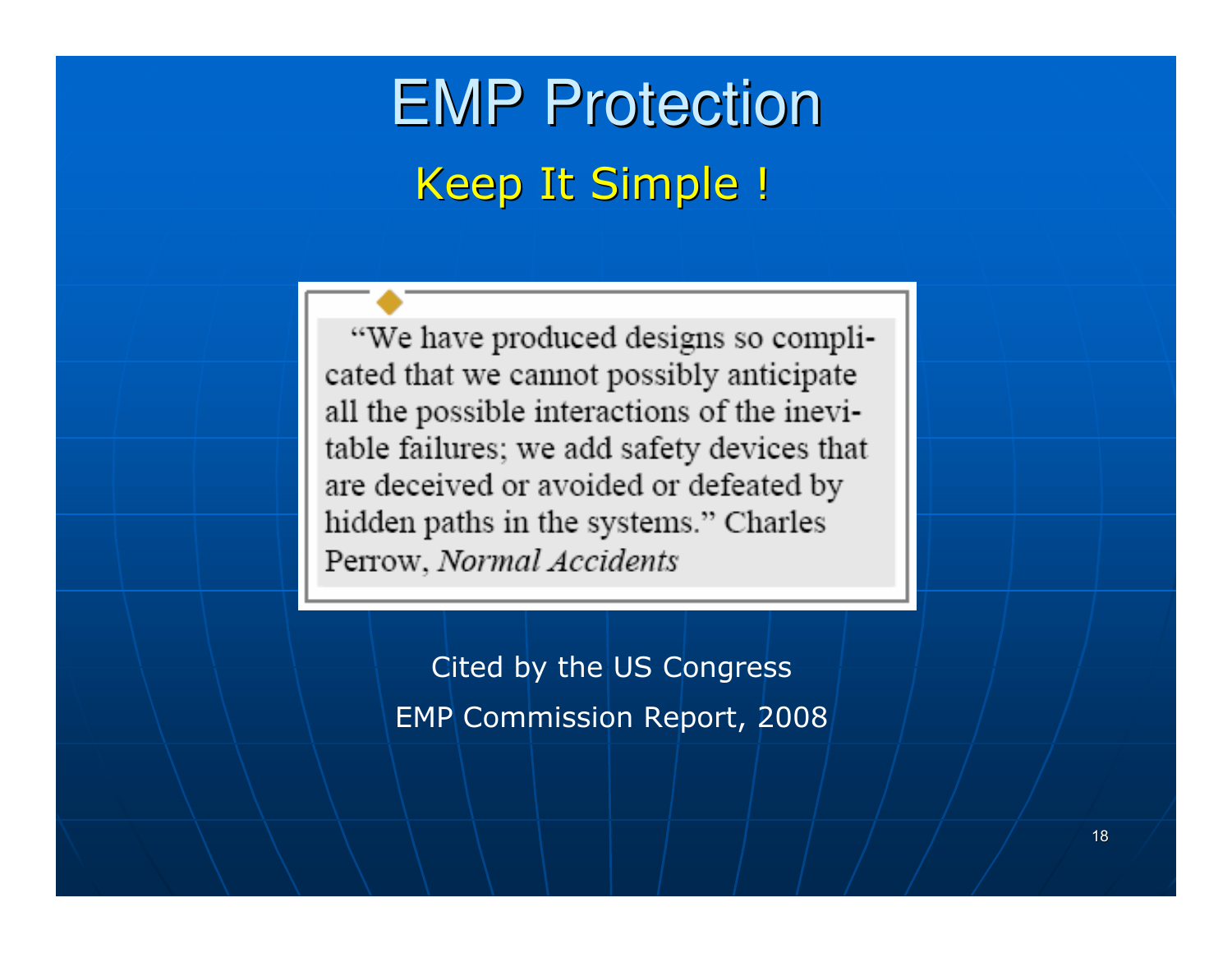#### Holistic (synergetic-integrated-system) approachEMP Protection

"Communicating across disciplines requires domain experts to learn one another's language to pose significant questions and usefully interpret answers," National Academy of Sciences, Making the Nation Safer; The Role of Science and Technology in Countering Terrorism

Cited by the US Congress EMP Commission Report, 2008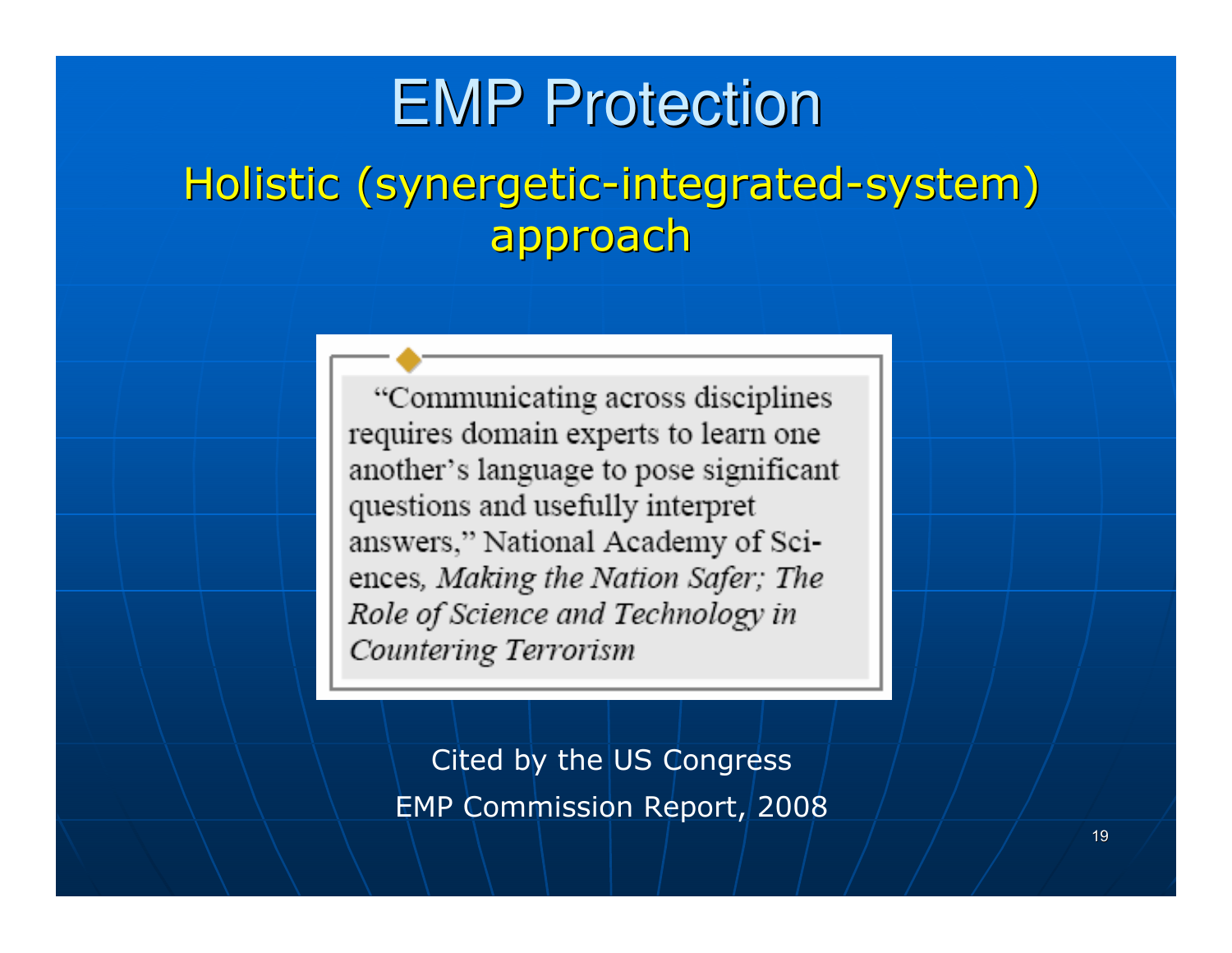ScreeningBonding Grounding**Filters** Surge ArrestersEMP Protection

#### Hardening costs: 1%-3% at the development stage

"New units can be EMP-hardened for a very small fraction of the cost of the non-hardened item, e.g., 1% to 3% of cost, if hardening is done at the time the unit is designed and manufactured. In contrast, retrofitting existing functional components is potentially an order of magnitude more expensive."

**The** US Congress **EMP Commission** Executive Report, 2004

 $\blacksquare$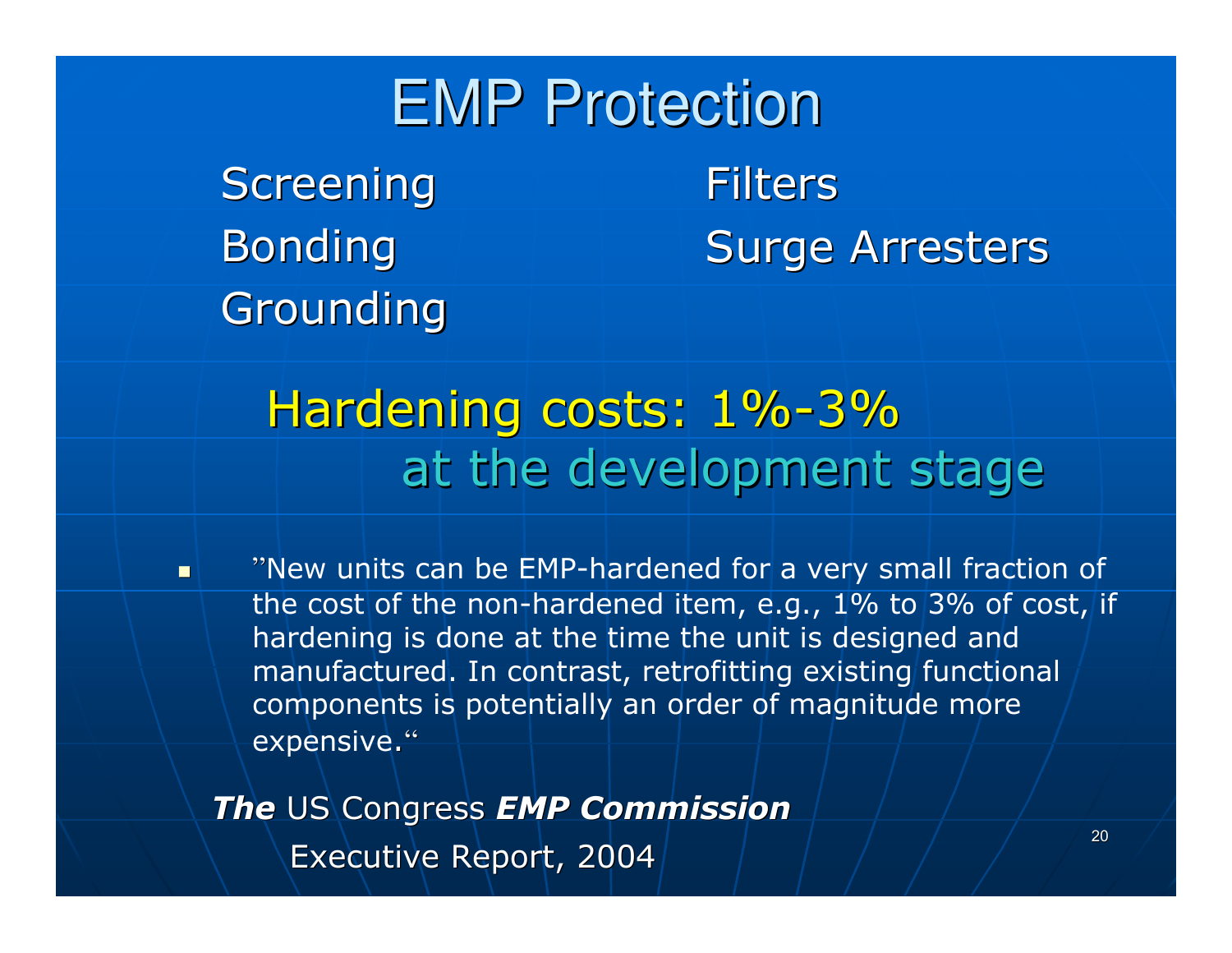### Shared BenefitsEMP Protection

Most of the ... actions ... militate against more than an EMP<br>attack . The protection and/or rapid restoration of critical attack. The protection and/or rapid restoration of critical infrastructures in the civilian sector from an EMP attack also will be effective against other types of infrastructure disruptions, such as attacks aimed at directly damaging or destroying key components of the electrical system, and natural or accidental large-scale disruptions ... Some of these steps also enhance reliability and quality of critical infrastructures, which is a major direct benefit to the US economy and to our way of life.

> The EMP CommissionExecutive Report, 2004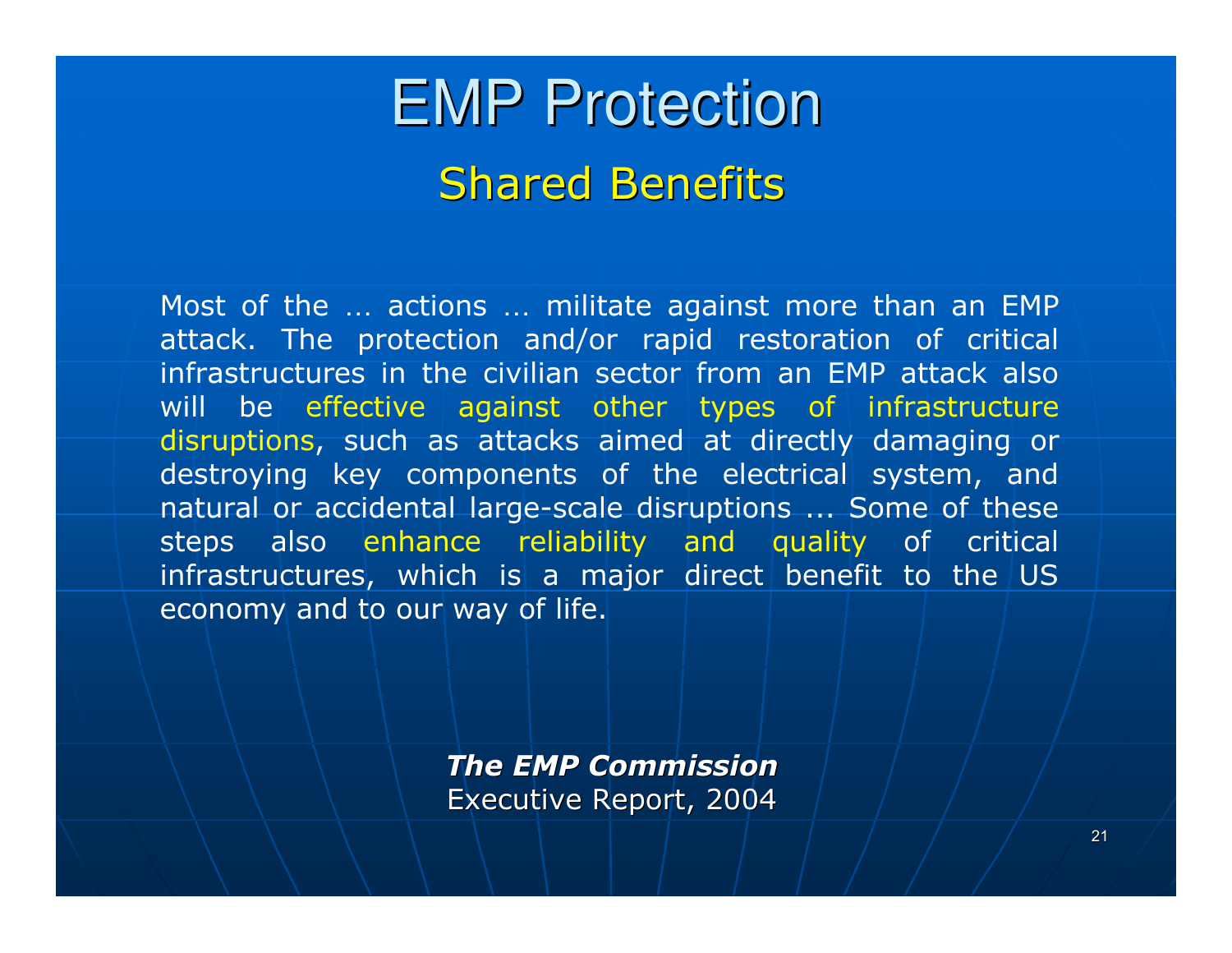# **Conclusions**

 $\mathbb{R}^2$ **= EMP protection is <mark>feasible</mark>**  $\mathbb{R}^2$ **EMP** protection is affordable: 1-3% of electronics' cost $\mathbb{R}^2$ **- Holistic approach is <mark>crucial</mark>**  $\mathbb{R}^2$ **. Time to act!**